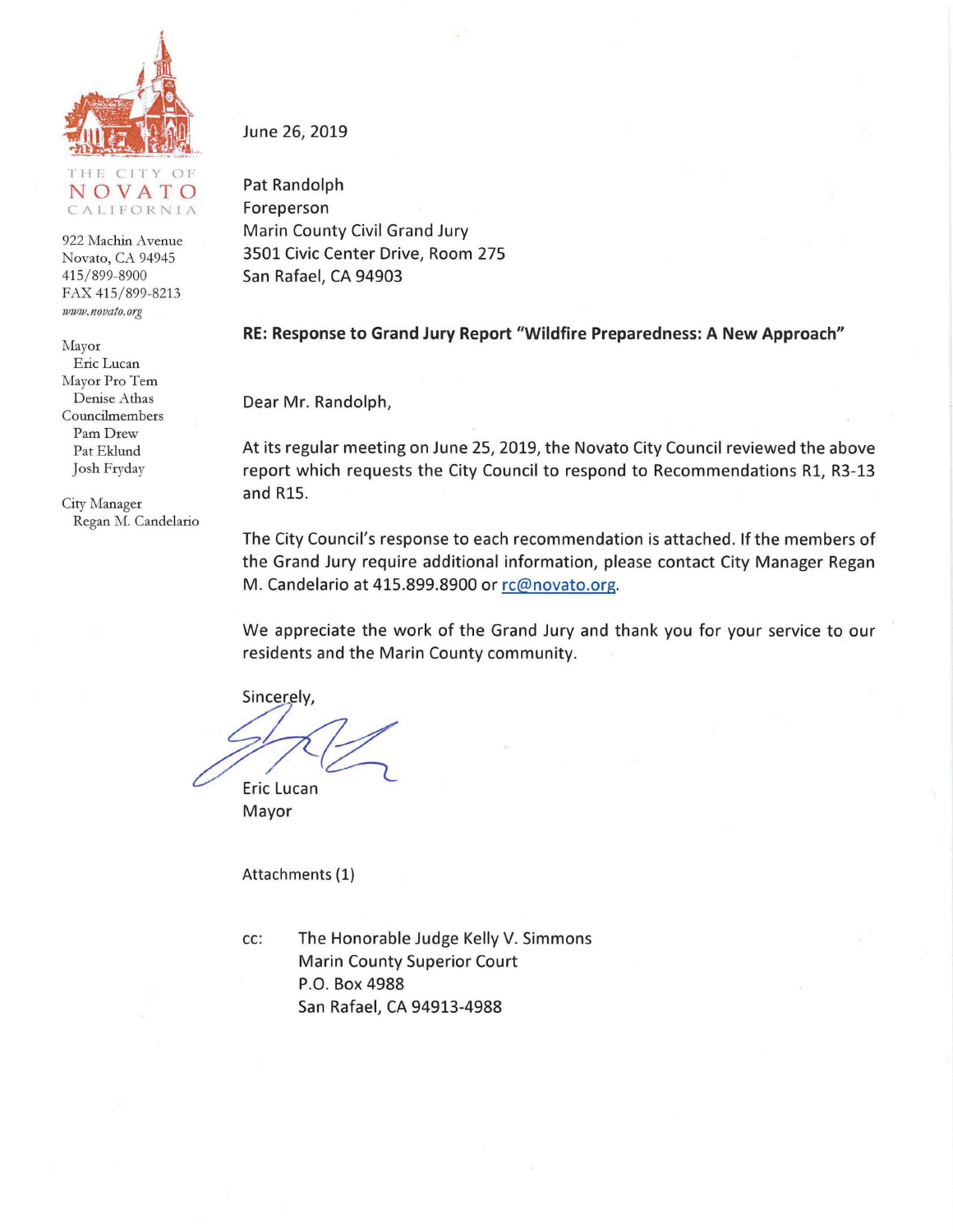$\label{eq:2.1} \frac{1}{\sqrt{2}}\int_{\mathbb{R}^3}\frac{1}{\sqrt{2}}\left(\frac{1}{\sqrt{2}}\right)^2\frac{1}{\sqrt{2}}\left(\frac{1}{\sqrt{2}}\right)^2\frac{1}{\sqrt{2}}\left(\frac{1}{\sqrt{2}}\right)^2\frac{1}{\sqrt{2}}\left(\frac{1}{\sqrt{2}}\right)^2.$  $\label{eq:2.1} \frac{1}{\sqrt{2}}\int_{0}^{\pi} \frac{1}{\sqrt{2\pi}}\left(\frac{1}{\sqrt{2\pi}}\right)^{2} \frac{1}{\sqrt{2\pi}}\int_{0}^{\pi}\frac{1}{\sqrt{2\pi}}\left(\frac{1}{\sqrt{2\pi}}\right)^{2} \frac{1}{\sqrt{2\pi}}\int_{0}^{\pi}\frac{1}{\sqrt{2\pi}}\frac{1}{\sqrt{2\pi}}\int_{0}^{\pi}\frac{1}{\sqrt{2\pi}}\frac{1}{\sqrt{2\pi}}\frac{1}{\sqrt{2\pi}}\frac{1}{\sqrt{2\pi}}\int_{0}^{\pi$ 

 $\sqrt{2}$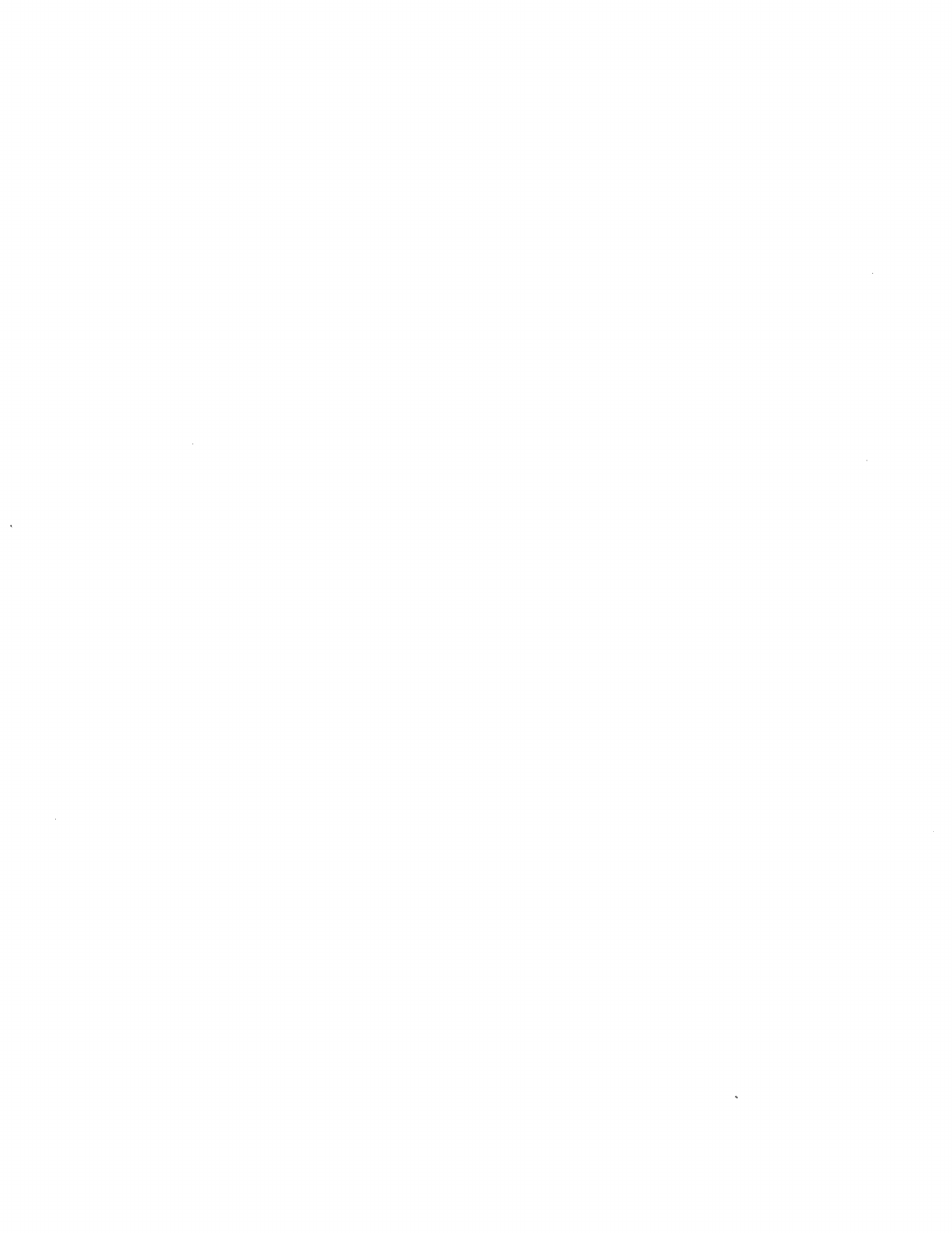# **City of Novato response to Grand Jury report "Wildfire Preparedness: A New Approach"**

**Rl. Create a comprehensive, countywide vegetation management plan that includes vegetation along evacuation routes, a campaign to mobilize public participation, and lowincome subsidies.** 

**Response: This recommendation requires further analysis.** The Marin cities, towns, fire agencies and the County are addressing this recommendation with a working group to explore the creation of a countywide wildfire prevention program governed by a countywide joints power authority. We agree that more needs to be done to address this critical public safety issue in the face of what now is commonly referred to as the "new-normal." Accelerating climate change has

led to larger, costlier, and more frequent wildfires in the state than ever before, burning almost year-round. Because of this, all fire agencies, the County, and its cities and towns are working together to explore the creation a countywide wildfire prevention program.

The program scope for an ongoing, locally-controlled, countywide wildfire prevention program could include, but not be limited to, the following:

- Fire fuel reduction and vegetation management
- Defensible-space home evaluations and education
- Evacuation planning and neighborhood preparedness
- Alert and warning enhancements
- Pursuit of grant funds for countywide efforts, as well as grant funding for to assist seniors, financially disadvantaged and those with access and functional needs with preparedness measures.

This program would require new ongoing funding. The County of Marin is currently exploring a potential countywide parcel tax measure in March 2020.

#### **R3. Develop and implement a fast, streamlined procedure to enforce vegetation citations.**

**Response: This recommendation requires further analysis.** Fire prevention officers throughout the county are working on a countywide, streamlined approach updating codes and processes. It is the intention of the group to implement some items as part of regular code adoption cycle this fall. Larger scale collaboration and a more streamlined approach will be addressed as part of the countywide wildfire prevention program. At the countywide level, the intention is to educate homeowners for cooperative compliance. Addressing non-compliance would be a matter for each jurisdiction to address.

The City of Novato Code Enforcement Department does not proactively enforce or issue citations for vegetation management violations. Although citations are rarely issued, some are issued on a complaint from a community member or when a serious public nuisance is identified. Violations can be brought before the City Zoning, Housing, and Code Enforcement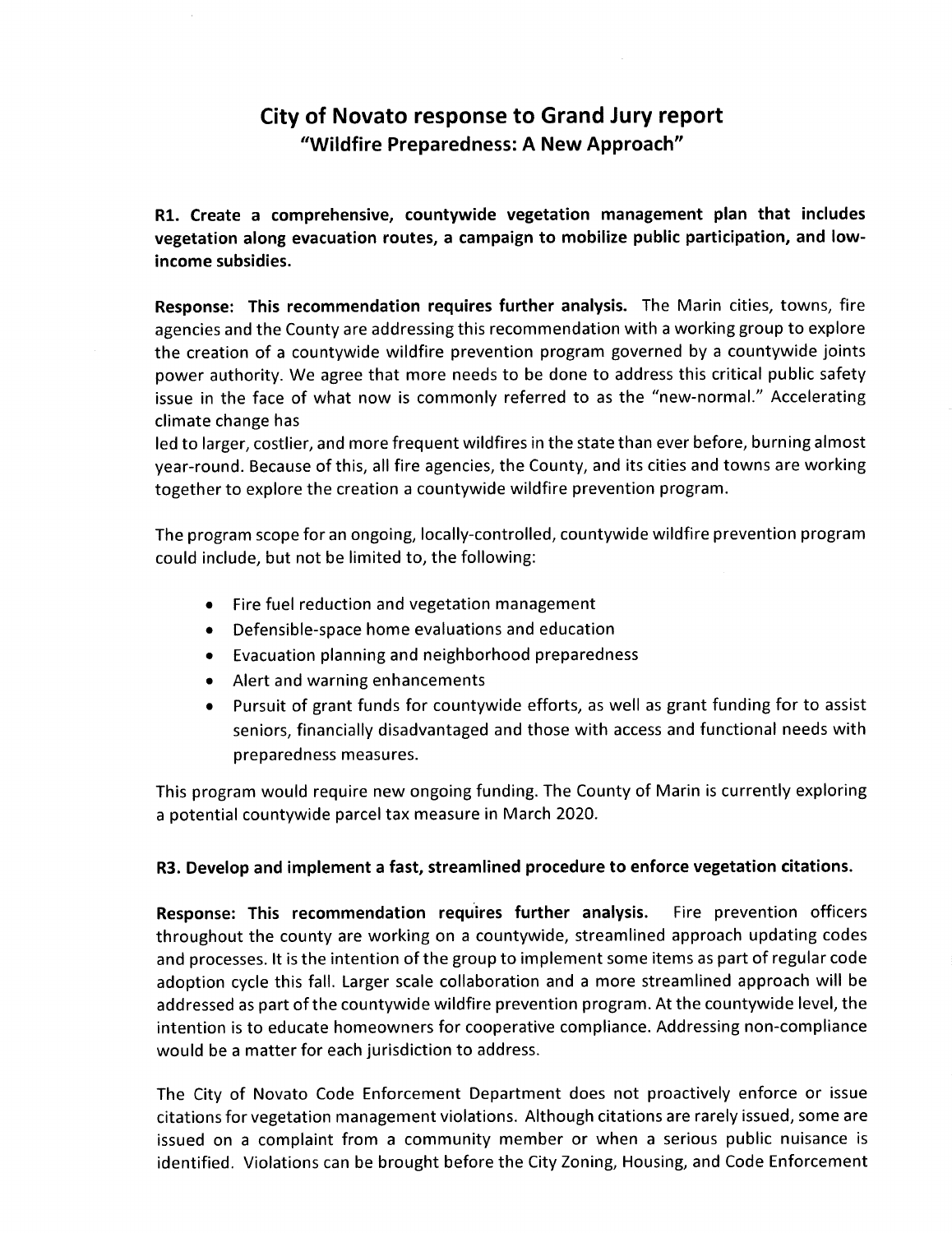Board. The board has the ability to issues a citation and follow through with obtaining a court order if the property owner does not address the violation.

The Novato Fire Protection District enforces most vegetation violations in the City of Novato based on referrals or complaints from the community. Their intent is to educate the public and gain compliance in a cooperative nature. Citations are a last resort. The Novato Fire Protection District is hiring two fulltime Wildfire Mitigation Specialists in the next couple months. The primary function for the Wildfire Mitigation Specialists will be to conduct inspections in wildland interface areas and educate homeowners regarding the importance of clearing vegetation from around the home and considering fire resistant building materials.

**R4. Adopt and deliver a comprehensive education program focused on action for all**  residents of Marin on a regular schedule by a team of expert trainers.

**Response: This recommendation requires further analysis.** A countywide wildfire prevention program would include a comprehensive education program for all residents. Although agencies have made efforts to educate the public, without additional resources to enhance existing efforts we believe these efforts will continue to be insufficient and not consistent throughout the County.

Since 2006, The City of Novato and the Novato Fire Protection District have collaborated via MOU to host a joint Emergency Operations Center. A strong working relationship evolved and the City of Novato Police Department and Novato Fire Protection District now work together to provide Emergency Management Services for Novato residents. These services include activation of the Emergency Operations Center, regular training and table top exercise associated with the Emergency Operations Center, earthquake and wildfire response protocols, evacuation planning and community drills, Public Safety Power Shutoff plans, and numerous community outreach efforts. Training includes preparing employees in emergency response, but also in personal preparedness so they are better prepared to return to work during emergencies.

The City of Novato actively promotes the *Get Ready Marin* program, a program presented by police department volunteer Terry Fischer. In 2018, the following *Get Ready Mann*  presentations were held:

| 5 Public/Community Classes | 147 Attendance       |
|----------------------------|----------------------|
| 4 Neighborhood/HOA Classes | 245 Attendance       |
| 9 Total Classes            | 392 Total Attendance |

During the third quarter of 2019, the City of Novato plans to present the Get Ready Marin program in Spanish to better service our Latino community.

**RS. Promote the creation of Firewise Communities in every neighborhood by all local jurisdictions.** 

**Response: This recommendation has already been implemented.** As the Grand Jury report points out, Marin currently has over 30 Firewise neighborhoods. With the creation of a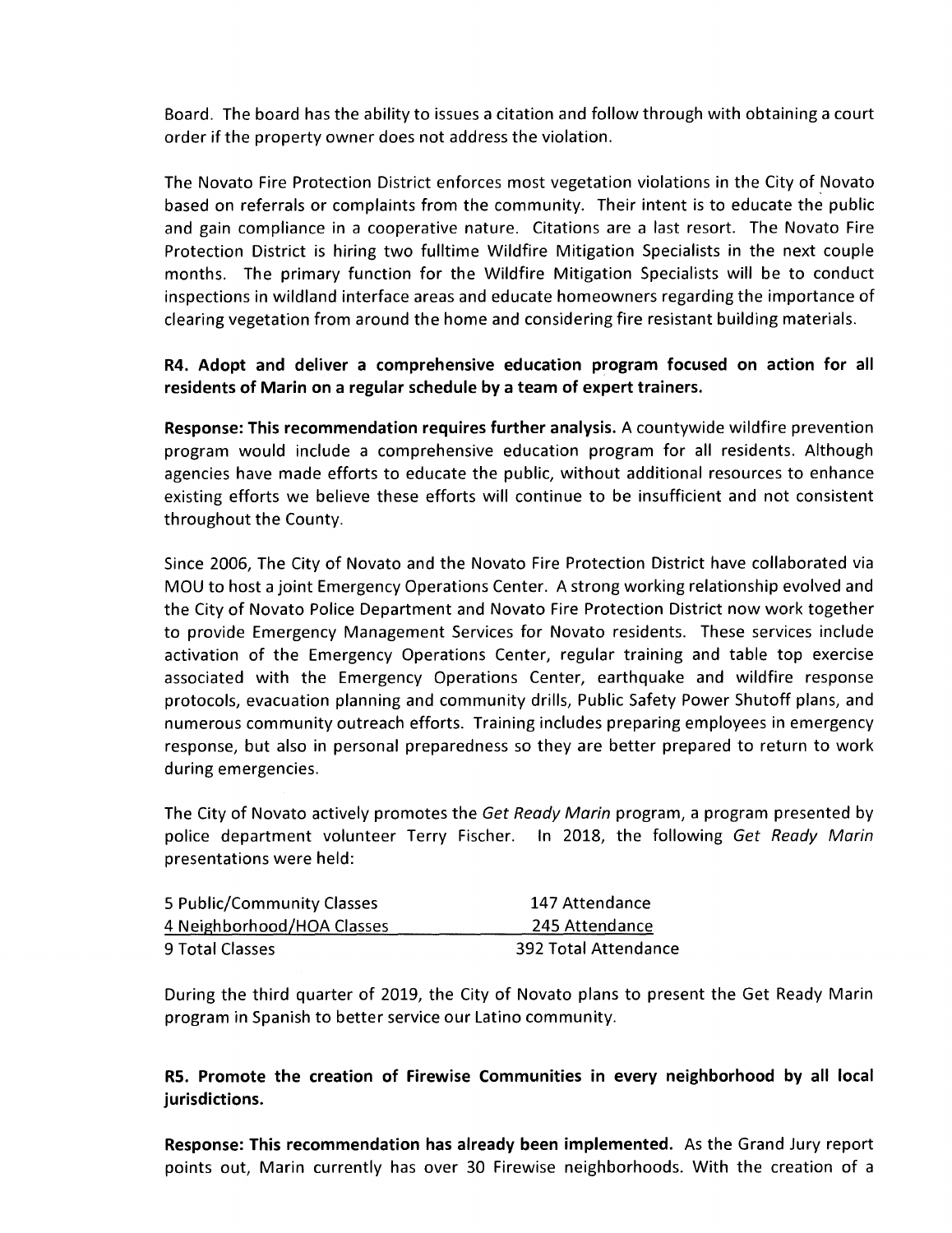countywide wildfire prevention program, our current efforts can be substantially enhanced and expanded throughout the County. In Novato, there are seven Firewise Communities, with four additional applications pending. The Firewise Communities program is managed by the Novato Fire Protection District with the support of the City of Novato.

**R6. Employ individuals with skills in public speaking, teaching, curriculum design, graphics, web design, advertising, community organization, community relations, and diplomacy to educate the public.** 

**Response: This recommendation has already been implemented.** The City of Novato works to select subject matter experts to represent the organization and most effectively deliver messaging to the community regarding the importance of emergency preparedness and the need to be ready in case of a disaster. Additionally, the City of Novato uses the services of an emergency preparedness consultant. The consultant, Dave Jeffries, is a prior police department employee who has a vast area of expertise in emergency preparedness, disaster response, and community messaging. His training and presentation skills are excellent. Feedback gathered after presentations and internal training consistently show the messaging is well received and valuable in preparing employees and the community for the next emergency.

R7. Collect Marin residents' information and add it to Alert Marin and Nixle databases to **make them opt-out systems.** 

**Response: This recommendation requires further analysis.** This recommendation would require changes in State law to allow local governments to enter into agreements to access resident cell phone contact information for enrolling county residents in a county-operated public emergency warning system. We are pursuing newly available authority to cooperate with utility companies to obtain customer data for these purposes, but state legislation would be needed to obtain cell phone contact information.

In the absences of new legislation, the City of Novato and the Novato Fire Protection District regularly promote the importance of emergency preparedness and encourages the public to sign up for Alert Marin and Nixle as a means to receive emergency notifications. Alert Marin and Nixie information is distributed at all special events to encourage people to opt-in. Whenever possible, a portable computer is used to encourage the public to sign up on the spot. The public is able to sign up for Nixie on the City of Novato and Novato Police Department websites.

In February of 2019, the Novato Police Department was notified by the Federal Emergency Management Agency (FEMA) that they had been approved to implement the use of the Integrated Public Alert and Warning System (IPAWS). IPAWS is an internet-based capability that federal, state, local, tribal, and territorial authorities can use to issue critical public alerts and warnings. Being an authorized IPAWS users will allow the Novato Police Department to send critical emergency alerts via the Wireless Emergency Alerts (WEA). These alerts would be sent to all cellular phone users in a geographic area and has a much greater reach than Nixie or Alert Marin.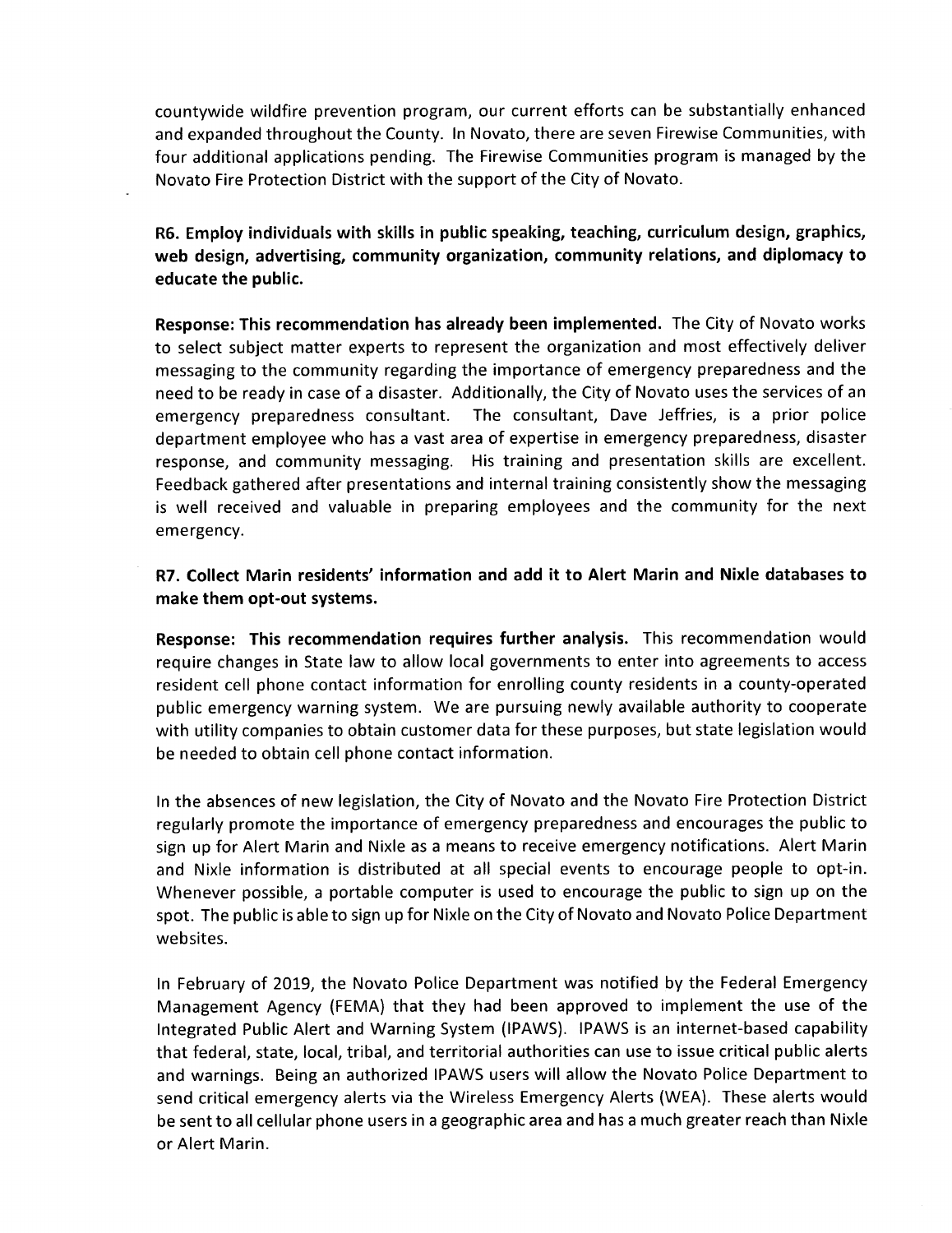In order to ensure consistent messaging, any WEA alert would be coordinated with the Marin County Office of Emergency Services (OES) whenever possible. The Novato Police Department will be the only municipal law enforcement agency in Marin County with access to WEA. The intent is to create redundancy and a back up to Marin OES. Examples of potential uses of the WEA system include emergency evacuation notifications for a fast approaching wildland fire or chemical release from a treatment plant.

#### **R8. Expand the use of sirens with LRADs.**

**Response: This recommendation requires further analysis for some, but overall the City of Novato does not agree.** Sirens and LRAD's have limited reach and ability to be heard inside a building. Local testing has provided mixed results based on topography and other competing outdoor existing noise. This type of system does have valuable application in some areas within the County. For those communities for which these logistical challenges can be overcome, there is considerable appeal for technology such as LRAD's, which carry a more specific message than sirens. To be effective, sirens require communitywide understanding of their meaning and what is expected of residents when they are sounded.

### **R9. Research, develop, and publish plans for the mass movement of populations along designated evacuation routes.**

**Response: This recommendation requires further analysis.** Large scale evacuation planning needs to identify which corridors would benefit the most from contra-flow and traffic-light sequencing. The use of experts in this field should be engaged. Coordination with public works agencies and additional funding from a countywide wildfire prevention initiative will be a critical component to our success.

The City of Novato, in conjunction with the Novato Fire Protection District, has evacuation plans in place which must be flexible based on the circumstances at the time of a critical incident. As conditions change in real time during an incident, routes and plans change to keep evacuees out of harm's way. While evacuation route planning is essential, current information on environmental conditions during an incident will ultimately determine safe routes and safe locations for staging evacuees.

The City of Novato and Novato Fire Protection District are in the final stages of developing neighborhood-by-neighborhood maps that will be distributed to the public with potential evacuation routes and locations of designated temporary refuge areas. The maps will be distributed to the respective neighborhoods and follow-up community meetings will be considered to reinforce the messaging.

On May 18, 2019, the Novato Police Department, Novato Fire Protection District, and cooperating agencies including the Mann County Sheriff's Office, California Highway Patrol and Marin Open Space District conducted evacuation drills of the Bahia/ Green Point, Wild Horse Valley, and Novato Oaks neighborhoods. Prior to the evacuation drill, outreach was conducted to the respective neighborhoods and residents were asked to prepare for the evacuation and encouraged to sign up Nixle and Alert Marin.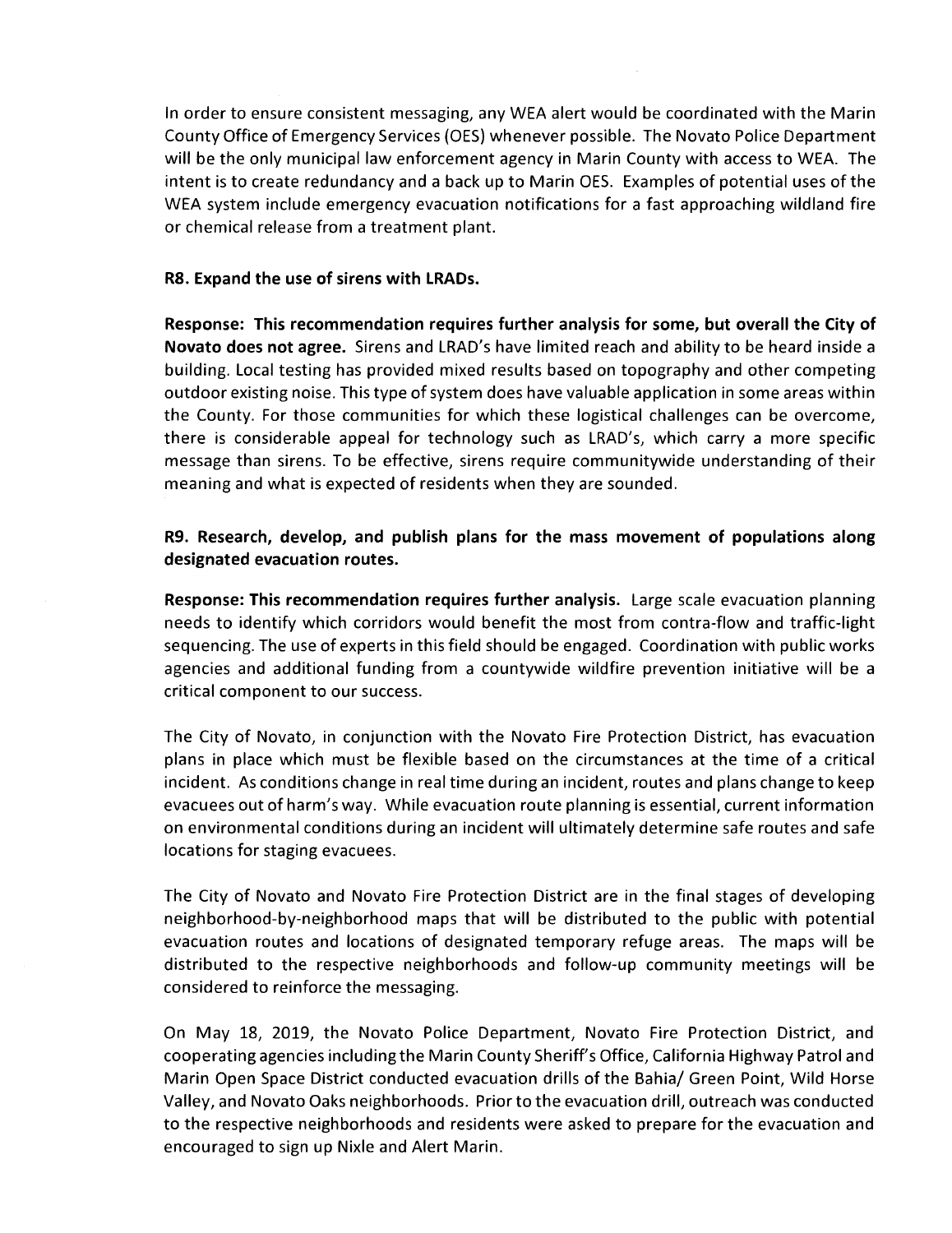For each neighborhood being evacuated, residents received an Alert Marin notification directing them to evacuate to the Margaret Todd Community Center. At the Community Center, they participated in an education event promoting fire safety, disaster preparedness, and the importance of signing up for Nixle and Alert Marin. County of Marin Offices of Emergency Services personnel were on hand to facilitate signing up for the alerting programs. These neighborhood evacuation drills are held annually and have received positive feedback from residents and public safety responders. Lessons learned during the evacuation drills are incorporated in future plans to enhance our response abilities.

## **R10. Give the highest priority to mitigating known choke points and to maximizing the capacity of existing evacuation routes.**

**Response: This recommendation requires further analysis.** Large scale evacuation planning needs to identify "choke points". The use of traffic analysis experts in this field should be engaged. Coordination with public works agencies and additional funding from a countywide wildfire prevention initiative will be a critical component to our success.

# **R11. Incorporate and prioritize plans for mass evacuations in all pending and future traffic/road projects along major escape routes.**

**Response: This recommendation requires further analysis.** Consideration of mass evacuations is an important element for agencies to add to their assessment of road-related capital projects. However, prioritizing evacuation plans above all other considerations may lead to design decisions that impair other important considerations, such as safe use of roads on a daily basis. A balanced lifestyle of each project is required.

The City of Novato Public Works Department and Novato Fire Protection District work together closely on all traffic/road project along major evacuation routes. The intent is to ensure effective design of road projects and increase the traffic capacity whenever possible to allows increase flow of traffic during evacuations. This is being considered in expansion plans for the Novato Blvd. and Diablo Blvd. area.

#### **R12. Educate, prepare, and drill for evacuations in all communities.**

**Response: This recommendation has been implemented.** Although all Marin Fire agencies have done this work to some extent, a countywide wildfire prevention program would substantially expand efforts to educate, prepare and drill for evacuations through Marin.

The City of Novato, in conjunction with the Novato Fire Protection District, has evacuation plans in place which must be flexible based on the circumstances at the time of a critical incident. As conditions change in real time during an incident, routes and plans change to keep evacuees out of harm's way. While evacuation route planning is essential, current information on environmental conditions during an incident will ultimately determine safe routes and safe locations for staging evacuees.

The City of Novato and Novato Fire Protection District are in the final stages of developing neighborhood-by-neighborhood maps that will be distributed to the public with potential evacuation routes and locations of designated temporary refuge areas. The maps will be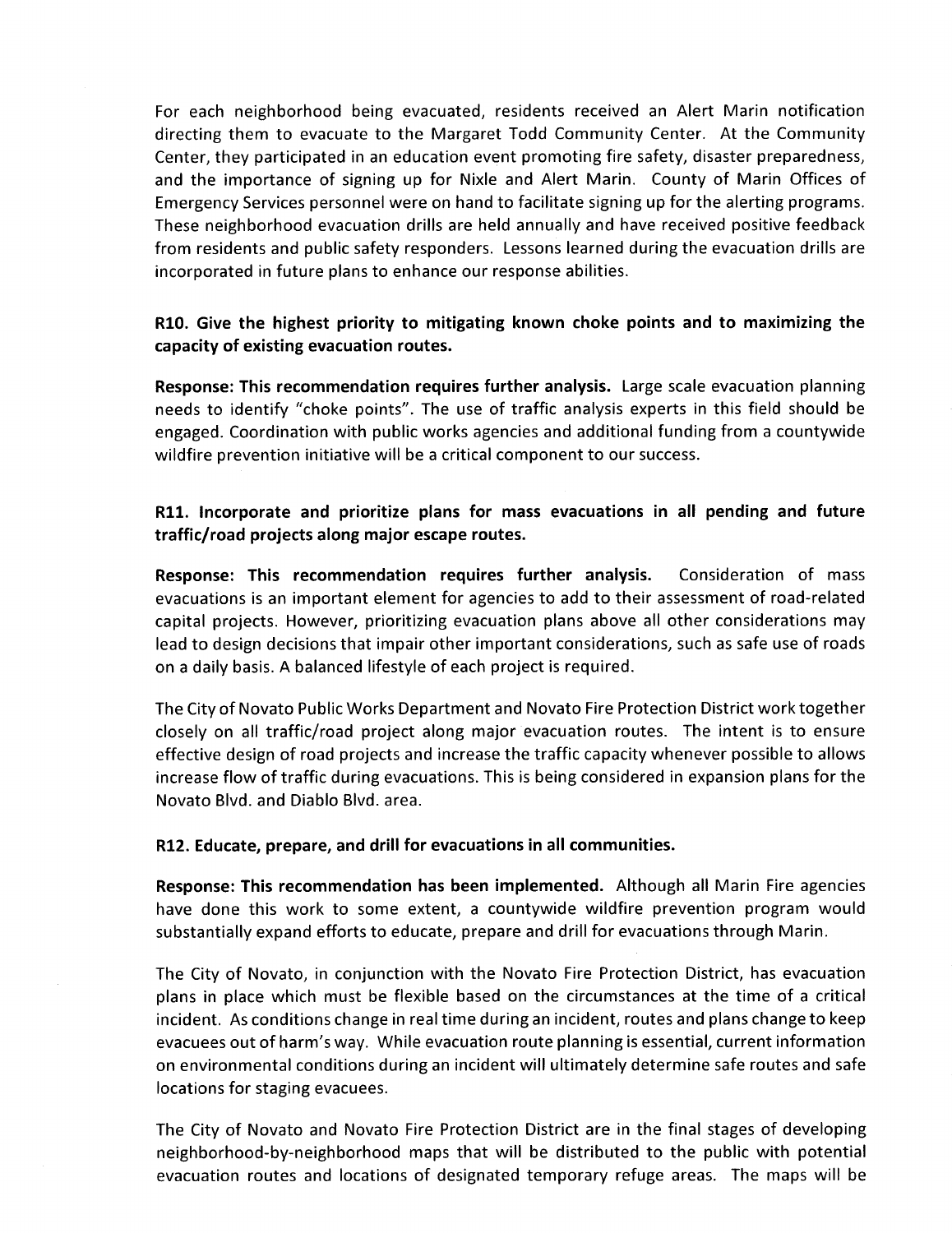distributed to the respective neighborhoods and follow-up community meetings will be considered to reinforce the messaging.

On May 18, 2019, the Novato Police Department, Novato Fire Protection District, and cooperating agencies including the Marin County Sheriff's Office, California Highway Patrol and Marin Open Space District conducted evacuation drills of the Bahia/ Green Point, Wild Horse Valley, and Novato Oaks neighborhoods. Prior to the evacuation drill, outreach was conducted to the respective neighborhoods and residents were asked to prepare for the evacuation and encouraged to sign up Nixle and Alert Marin.

For each neighborhood being evacuated, residents received an Alert Marin notification directing them to evacuate to the Margaret Todd Community Center. At the Community Center, they participated in an education event promoting fire safety, disaster preparedness, and the importance of signing up for Nixle and Alert Marin. County of Marin Offices of Emergency Services personnel were on hand to facilitate signing up for the alerting programs. These neighborhood evacuation drills are held annually and have received positive feedback from residents and public safety responders. Lessons learned during the drills are incorporated in future plans to enhance our response abilities.

**R13. Fully integrate public transit into the MERA communications system without further delay.** 

**Response: This recommendation requires further analysis.** It will be necessary to analyze how to integrate these agencies in a manner that is fair and equitable.

**R15. Establish in the form of a Joint Powers Authority an umbrella organization for wildfire planning and preparedness (vegetation management, public education, alerts, and evacuation), funded by a % cent sales tax.** 

**Response: This recommendation requires further analysis.** The Marin cities, towns, fire agencies and County are addressing this recommendation with a working group to explore the creation of a countywide wildfire prevention program governed by a countywide joints power authority. The program scope for ongoing, locally-controlled, countywide wildfire prevention program could include the following:

- Fire fuel reduction and vegetation management
- Defensible-space home evaluations and education
- Evacuation planning and neighborhood preparedness
- Alert and warning enhancements
- Pursuit of grant funds for countywide efforts, as well as grant funding to assist seniors, financially disadvantaged and those with access and functional needs with preparedness measures.

This program would require new, ongoing funding. The County of Marin is currently exploring a potential countywide parcel tax measure in March 2020. Based on our feedback from Marin fire-responsible agencies, we believe that a parcel tax is the appropriate funding mechanism.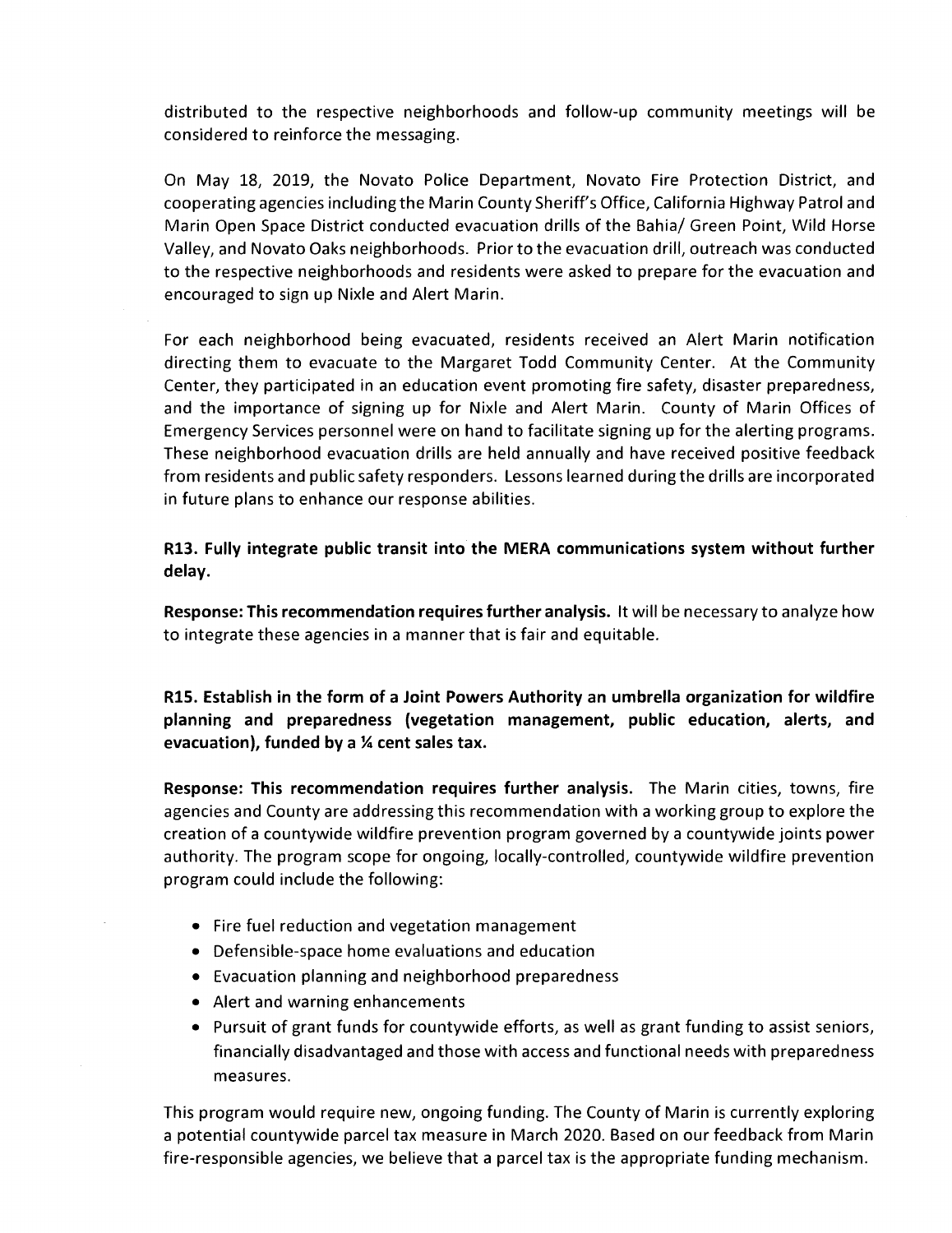In addition, we believe the Grand Jury's recommendation may have been based on their assumption that "each jurisdiction would have to pass exactly the same parcel tax measure for the same amount at the same time." It is worth noting that, based on the support of agencies that are responsible for fire suppression, it is allowable for the Board of Supervisors to place a single, countywide parcel tax measure on the ballot. A recent example is Measure A on the November 4, 2014 countywide ballot, which implemented a countywide parcel tax for the Marin Emergency Radio Authority (MERA). Therefore, the results of a countywide measure would require a two-thirds support countywide, but would not require two-thirds support in each jurisdiction.